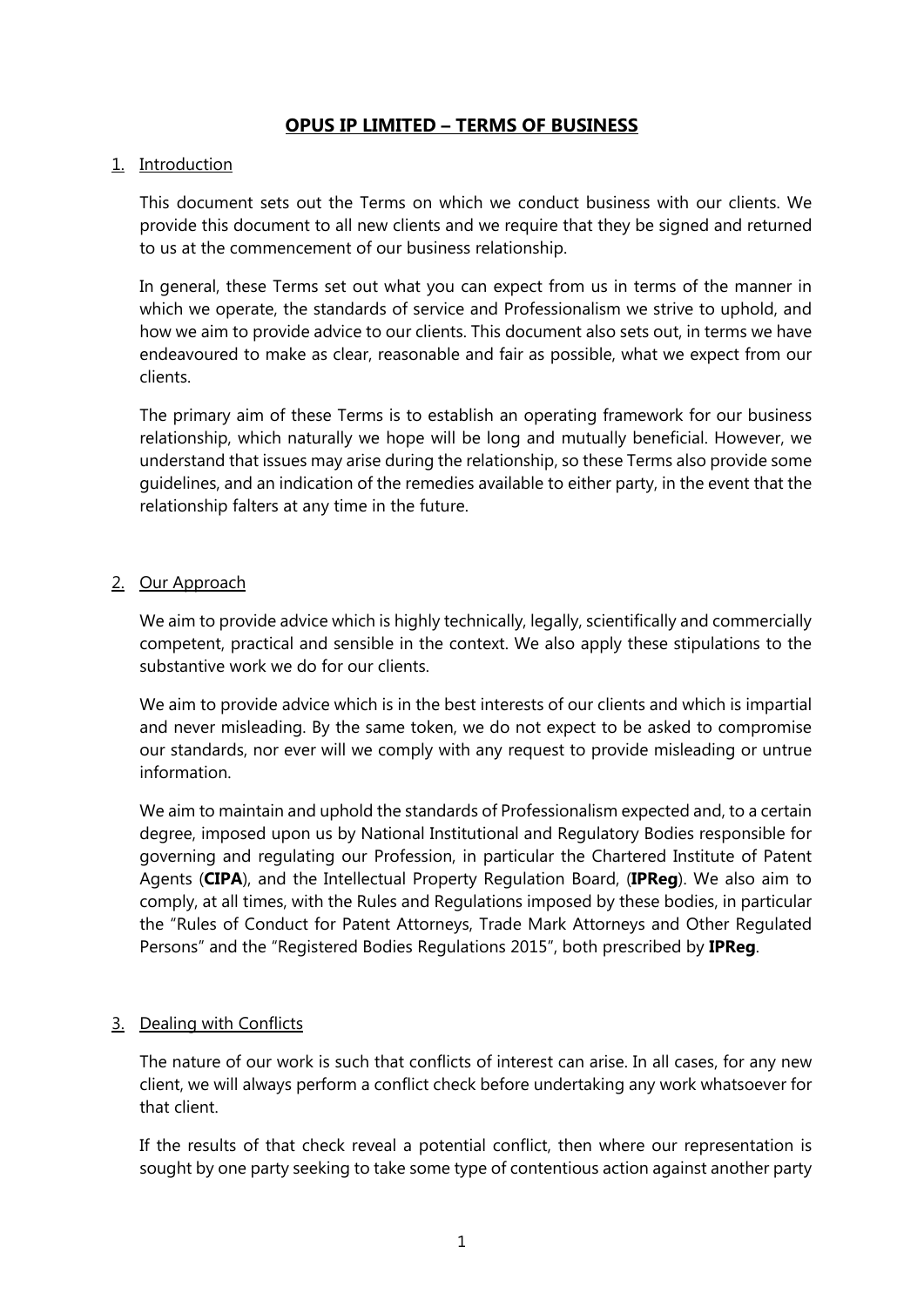whom we also represent, or have represented in the past, we will not and cannot act for both parties, and we will issue a clear and positive indication to the party we cannot or can no longer represent.

In non-contentious proceedings, a conflict can also arise when one party seeking our representation is in direct competition with another party whom we also represent, or have represented in the past. In such circumstances, if we elect not to seek the informed consent of both parties in writing, or if such informed consent is not forthcoming from both parties after our requesting it, then again, we will issue a clear and positive indication to the party we cannot or can no longer represent.

For the avoidance of doubt, it should be mentioned that a conflict does not necessarily arise simply because one party seeking our representation operates in the same general field of business or technology as another party whom we currently represent or have represented in the past. In these circumstances, a Director will be appointed to judge whether the facts of the matter are such that, in effect, a conflict of interest does exist, and if it is so determined, a clear and positive indication will be given to the party we cannot or can no longer represent. If it is determined that a conflict does not exist, but that there are or may be issues regarding the confidentiality of information of one party as regards the other, then again, if we do not receive, or elect not to seek the informed consent of both parties in writing, we will issue a clear and positive indication to the party we cannot or can no longer represent.

### 4. Handling your Information

Our business is essentially a paperless one, and we maintain, in digital form, copies of each and every piece of documentation we create or we receive – this paperless operation, and in particular our digital filing system, makes our business highly efficient, and we hope these efficiencies are directly manifested in our very competitive charges. Although we maintain a comprehensive and complete digital record of the documentation created as a result of the work we do for you, we do of course also retain, in traditional hardcopy/paper form, Original Documents such as Agreements, Deeds, and the like where it is appropriate or necessary to do so, or where our clients specifically request that such documents be retained for them.

For each and every matter you instruct us in, we create and maintain an individually numbered digital file. We regard these files as our property, and we reserve the right to charge for any request that these files be transferred to or provided for you or any third party, either in their entirety or substantially, whether this be digitally or by means of conventional paper. We will of course happily always provide basic bibliographic information for any and all of the Intellectual Property rights we handle for you or any other person at any time, provided of course that person is appropriately entitled and/or authorised to receive such information. We will also respond to individual requests for specific single documents, again provided that the requester is clearly entitled or has clear authority to receive the documents requested.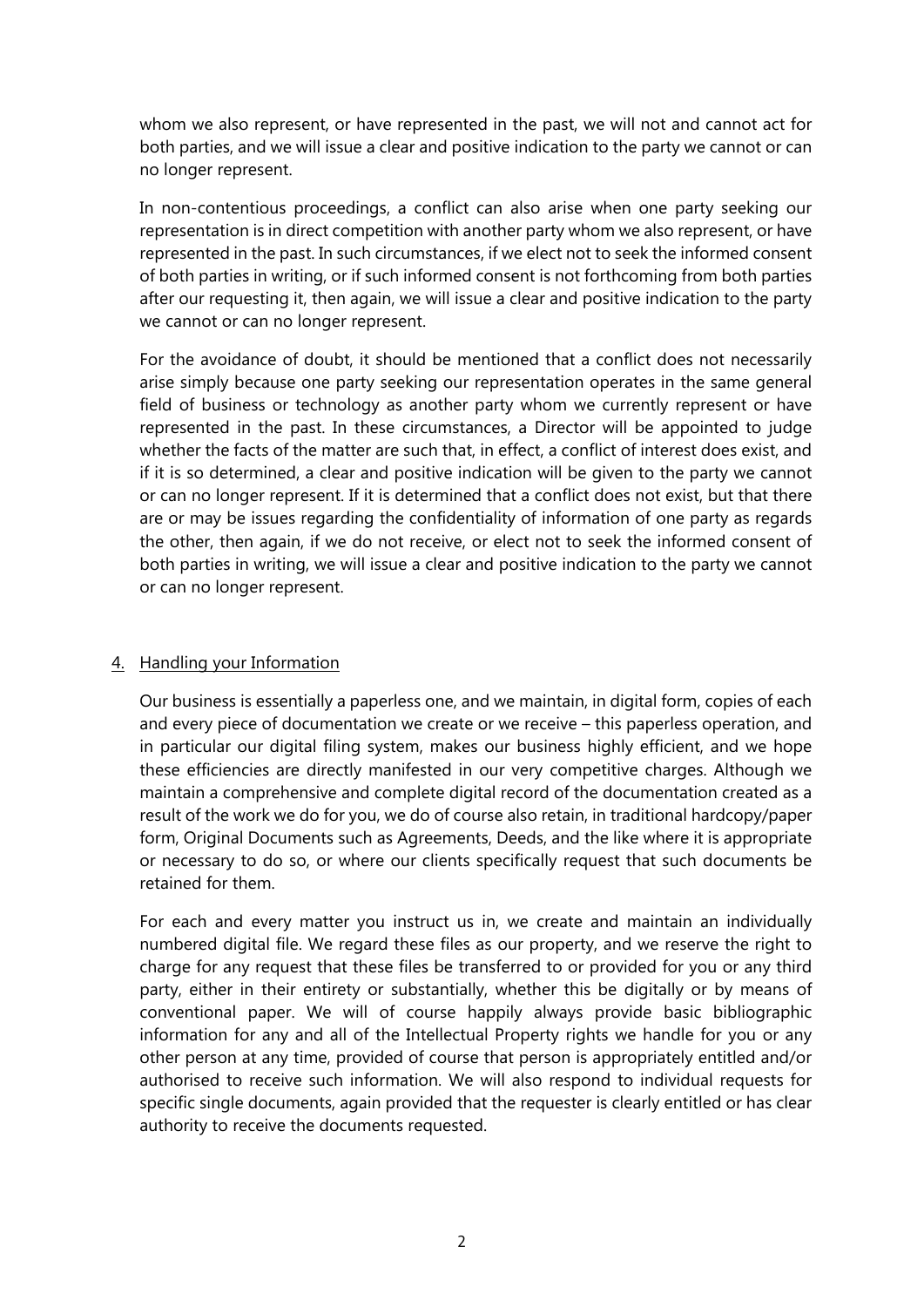As regards the security and confidentiality of the documentation and other information we manage on your behalf, whether within our digital filing system or not, we regard this as being of paramount and critical importance. Firstly, in terms of confidentiality, we will keep confidential any documents or other information you provide to us, excepting of course that we will not be bound by any requirements of confidentiality where such documents or other information are already in the public domain, or are made available to the public by you or any other party. Secondly, in terms of the security of the information we hold on your behalf, we implement several layers of security to ensure that our systems, in particular our digital filing system, can only be accessed by authorised employees of our company. As regards compliance with the UK Data Protection Act 1998, it is necessary for us to store certain personal data in order that we can conduct our primary function, namely that of securing, enforcing and otherwise advising on Intellectual Property rights for our clients. Occasionally, we may use this data to contact you with more general notifications and marketing materials which we think may be may be of interest to you, such as various seminars and other functions we may provide for our clients, or to inform you of developments in the law and of recently decided cases which may be relevant. By agreeing to our terms, your give your consent for us to hold, control and process the personal data we hold about you in these very limited ways.

### 5. Our Charges and Invoices

We aim to charge at a rate that is reasonable and fair, and in a manner that is transparent.

Patent Agents are Professional Advisers, and like other Professionals, a proportion of our charges relate directly to the professional time we expend performing and completing a particular piece of work for you. In many cases, a significant proportion of our charges include disbursements such as Statutory and Official Fees of National and Regional Patent Offices, and the charges levied by the various Foreign Associate firms we instruct to file patents and other rights in countries outside the UK on your behalf. While the former are known in advance, the latter are more unpredictable, particularly for complex cases, such as those involving significant amounts of correspondence and/or professional time, or for which it is necessary to seek detailed local advice in a particular country. Although we will always endeavour both to provide you with some advance indication of the likely costs for a particular piece of work and to adhere to that indication wherever and whenever possible, you must be aware that such advance indications are in some cases prone to variation, particularly for matters which are or become urgent through no fault of our own. In short, there are unavoidable situations in which we raise a charge which you were not expecting, particularly if it is necessary to ensure that the Intellectual Property matters we handle for you are not compromised or jeopardised.

For more contentious matters and/or so-called *inter partes* proceedings, you should be aware that it can be much more difficult to predict likely future charges because the charges are unavoidably dictated, at least to some extent, by the actions of the other party involved in the proceedings. As with other aspects of the work we perform for you, we will of course endeavour to provide an indication of likely future charges, but you must be aware that for contentious matters and *inter-partes* proceedings, such indications should be viewed more as broad guidelines rather than a precise indication of future charges.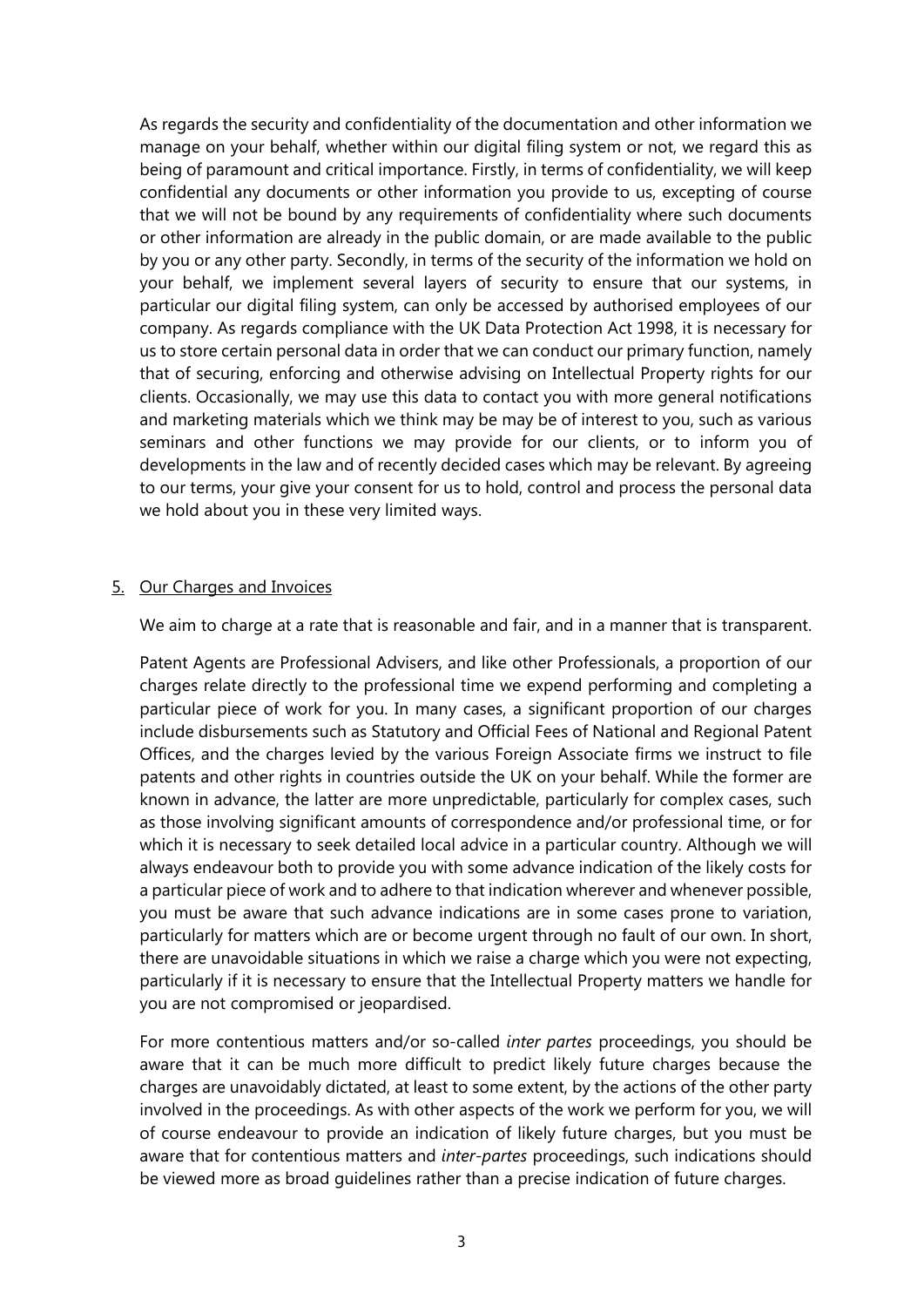Much of our work is conducted with National and Regional bodies located outside the UK for whom, like practically all of our Foreign Associate firms, the British Pound is not the standard currency. In light of the fact that we have to maintain and administer multiple Foreign Currency accounts, we levy a small percentage charge on any Foreign Currency transaction or Foreign Currency invoice we receive to cover both our administration charges for maintaining the Foreign Currency accounts, and the charges we incur as a result of our necessary Foreign Currency exchange transactions.

Many Intellectual Property rights require the completion of various formalities, such being less substantive and more procedural in nature but nonetheless critical for ensuring that those rights remain valid and in force, and thus enforceable. The most common formality is the issuing of reminders for, and subsequently paying, renewal fees. We will always endeavour to inform you well in advance of any formality which becomes due on any Intellectual Property right we manage for you, and we will endeavour to provide a precise indication of the likely cost for completing the formality if you instruct us in a timely manner to do so.

For all new clients, and for existing clients requesting or instructing us to complete tasks which would involve the payment of significant amounts of Official Fees on our part, or would entail our instructing Foreign Associates firms and thus becoming liable for their invoices, we will commonly request a payment on account of at least 50% of the likely total charge, and in some cases 100% if we consider it appropriate. Payments such as this and received on account in respect of services to be performed will be held on trust in our Client Account specifically set up for this purpose. We do not pay any interest on client monies held in this account because the interest rate on this account is negligible and in any event, client monies are held in trust only and until the work has been completed and an invoice has been raised.

When we perform work for you, either under your direct instruction, or, when the circumstances dictate, out of necessity to ensure your rights remain in force or were not otherwise compromised, we will raise an Invoice. Our Invoices are payable on receipt, although any credit terms we are prepared to offer you will be specified on the Invoice itself. Typically we allow a credit period of 30 days from the date appearing on the invoice. Under normal circumstances, and in light of our essentially paperless operation, we will send this invoice by email only either directly to the person who furnished us with instructions in the first instance, or to any person or department you designate within your company as the person to whom we should send our invoices for processing and settlement. If any invoice remains unpaid after 90 days, and absent any payment plan having been established and agreed between us, we reserve the right to seek repayment through a debt recovery agency or similar facility.

### 6. Instructions and Communications

In order for us to perform work for you, you must provide us with instructions, which can be verbal or written, but in any case such instructions must be timely, accurate, complete and clear. The instructions must come either directly from you, or from any person you authorise to provide such instructions on your behalf. We will not act on instructions unless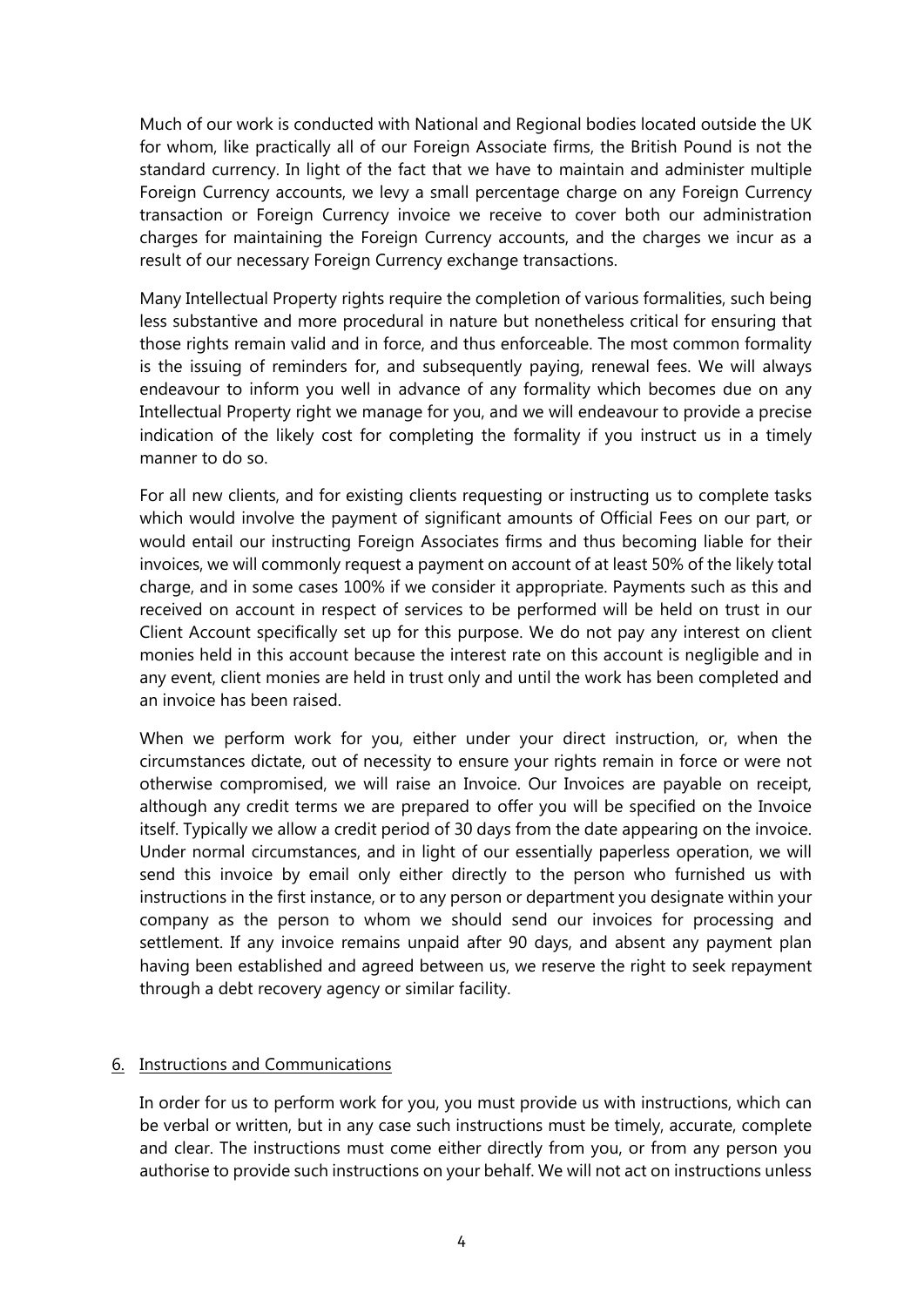we already know, or can immediately confirm, that the person providing the instructions is authorised and entitled to instruct us, nor will we act without express and explicit instructions, with the following important exception: where an action becomes necessary to preserve your position in respect of any ongoing IP matter we handle for you, and we are not in possession of any clear instructions that we should act to the contrary, then we will, in this and only this case, take such action as we consider necessary to preserve your position.

We will always endeavour to remind you well in advance of any and all deadlines which become due on the Intellectual Property affairs we handle on your behalf, and we will do our utmost to ensure that we receive the instructions we need from you. In particular, where instructions we receive could in any way be misconstrued, we will always try to resolve the situation as swiftly as possible by contacting you directly.

If we do not receive timely instructions from you, then you must be aware that you may be putting your Intellectual property affairs in serious jeopardy. Depending on the circumstances, absence of timely instructions can result in complete loss of your Intellectual Property rights, or significant costs in restoring them if they lapse through inaction. We will of course endeavour to ensure that this never happens if it is not your intention, but we will not be liable for any outcome which is the direct result of receiving late instructions. Instructions which are received just in time, for example one or two days before a deadline, should, in most circumstances, allow sufficient time for us to complete the instructed work for you, but you should be aware that the urgency of the late instructed work will in most cases increases our charges for performing it, particularly in extreme cases.

# 7. Complaints/Grievance Procedure

While we hope that our working relationship remains strong, there may be instances where you feel we underperform, or you feel that we have not acted either as we have prescribed in these Terms or more generally in a manner that gives you cause for grievance. In such circumstances, then we present the following options for you:

i. As a first step, we would ask that you present a summary of your grievances and/or complaints in writing to the owner of the business, Mr. Jim Denmark at our primary business address. If you consider that this approach is unsuitable, then you may of course choose one of the other options presented here. On receipt of your written summary, your grievances will be reviewed, fully investigated and assessed, and we will respond, also in writing, within 14 days setting out our position. We will endeavour, wherever possible, to find an amicable resolution, and if we consider this is possible, then we will include in our response one or more suggestions as to how we might resolve the situation. We will also endeavour to meet with you to discuss your grievances and any possible corrective action which might be available to overcome them.

If neither our written response nor any meeting between us proves satisfactory for you, then options (ii) and (iii) provide alternatives for you.